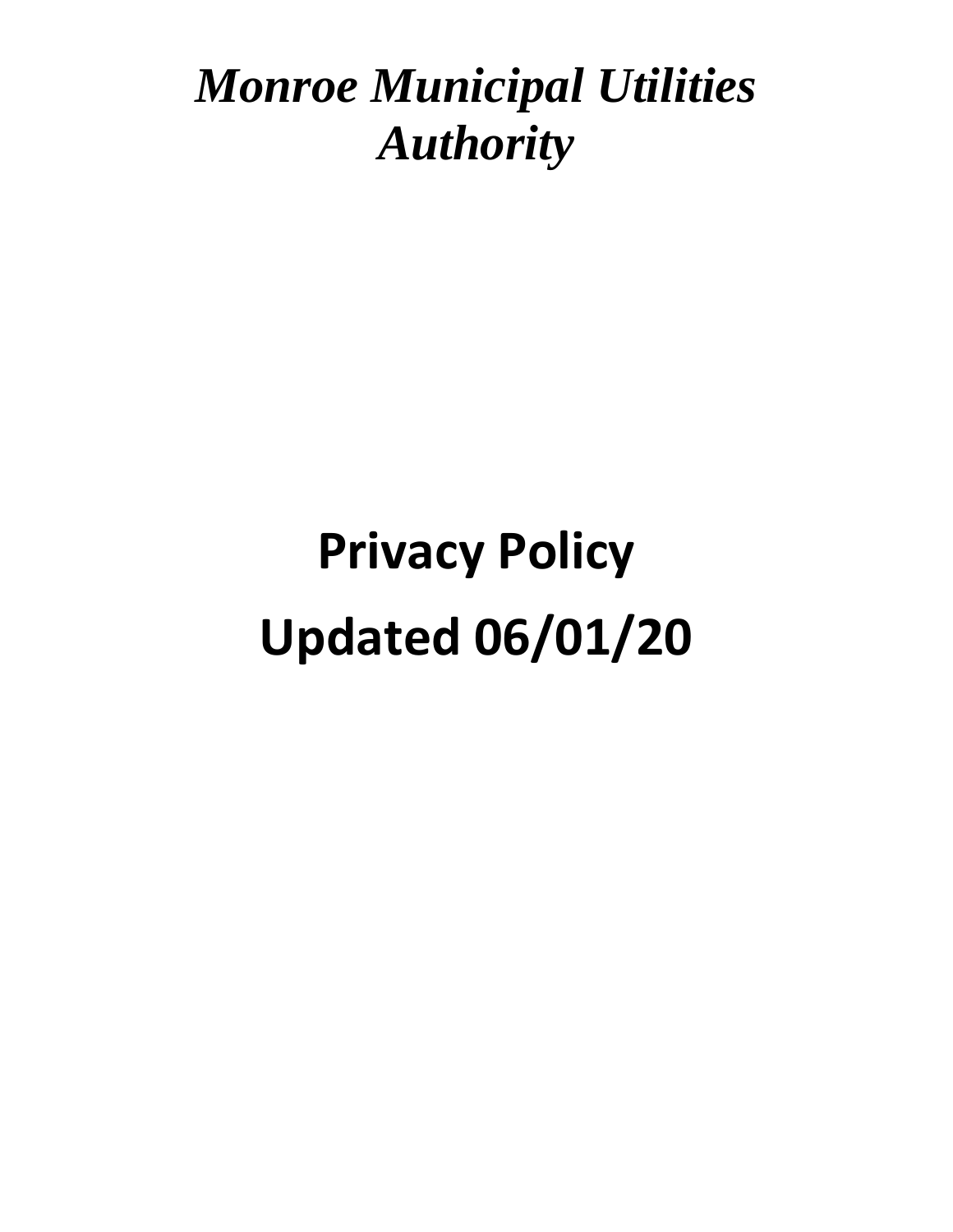# **Contents**

#### 1.Definitions

- a. "The Company" refers to Monroe Municipal Utilities Authority of Williamstown, NJ
- b. "Personal Data" and "Personally-identifiable information" refers to information that may individually identify a person or company.

#### 2. Scope

This policy applies to the processing and retention of personally-identifiable information furnished by The Company's clients, which may include the client's own information as well as that of customers, clients, associates, affiliates, employees, and recipients of service provided by the customer.

#### 3. Responsibilities and Management

The Company's management oversees its information security policy, including its compliance with the U.S. Government Privacy Shield Program. The Company maintains a comprehensive security policy that establishes all aspects of information security, and requires employees to adhere to an acceptable use policy. More information about the Privacy Shield program can be updated from [https://www.privacyshield.gov.](https://www.privacyshield.gov/)

### 4. Collection and use of Personal Data

The Company provides water-related services to its customers. In the course of business, this requires obtaining the names and addresses individuals supplied by the customer as well as other information required for the servicing and maintenance of customer's water supply. The Company uses this information exclusively for the purposes of providing services to its customers and does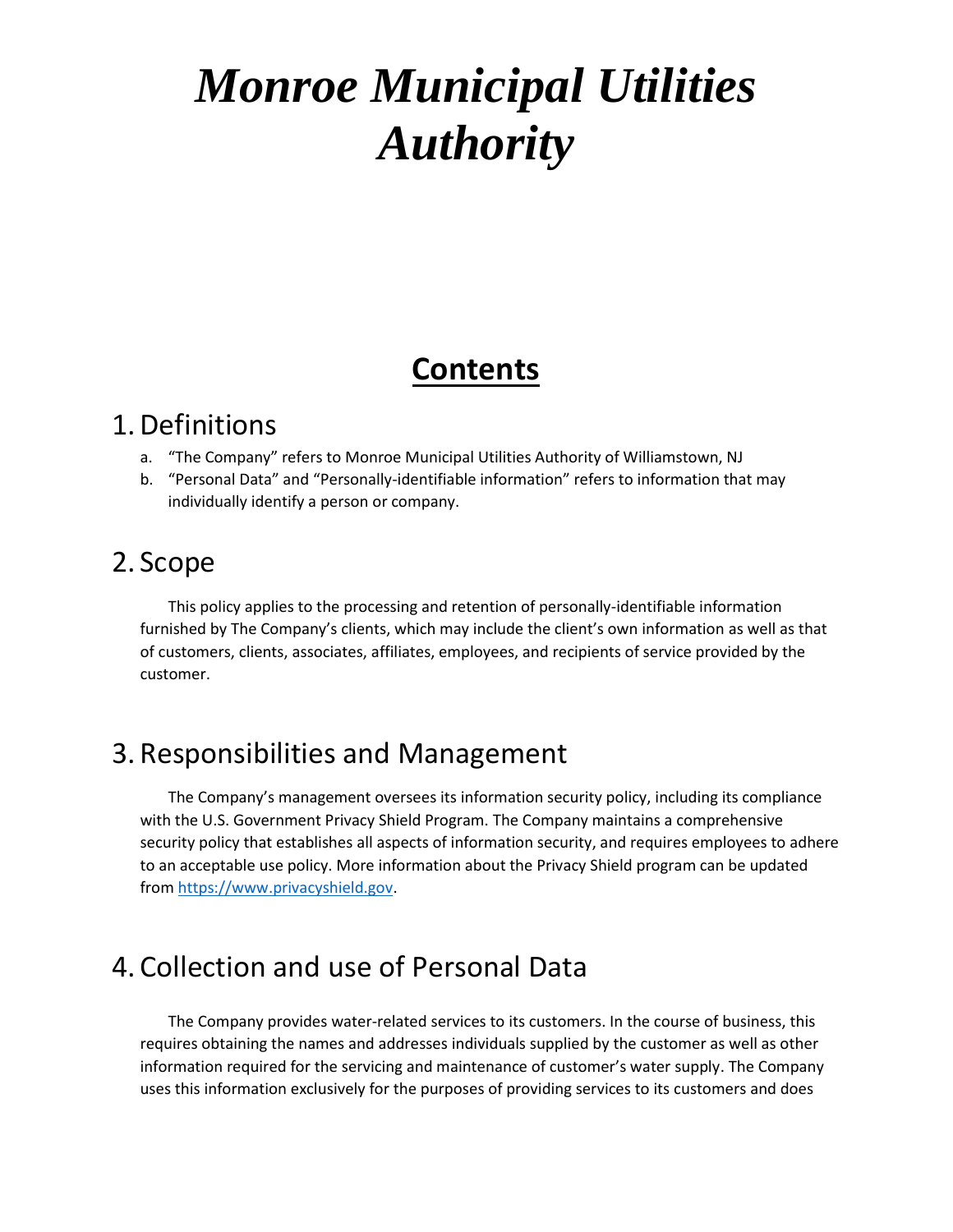not rent, sell, exchange, or provide such data to marketers and other non-essential third-parties, except as required by law.

### 5.Disclosures and Onward Transfers of Personal Data

Except as otherwise provided herein, The Company provides Personal Data only to third parties who need to know such data in the course of business. The Company does not provide personallyidentifiable information to third parties except vendors, subcontractors, and solution providers. Such third-parties are required to have and maintain a written confidentiality agreement and information security policy.

The only exception to the above is that the company may provide any personally-identifiable information, when compelled to do so, to a U.S law enforcement agency for the purposes of an investigation, or to a U.S. court of law if so directed.

### 6. Sensitive Data

The Company does not collect sensitive data.

### 7.Website and Offerings

The Monroe Municipal Utilities Authority website may contain links or references to external documents and services. MMUA bears no responsibility for the content or policies of these linked sites and cannot assure any compliance with this or other Privacy Policies, End-User agreements, or other agreements or expectations. Visitors should check the Privacy Policies, End-User Agreements, and licenses of these external sites.

### 8.Data Integrity and Security

The Company uses reasonable efforts to maintain the accuracy and integrity of Personal Data. The Company has implemented physical and technical safeguards to protect Personal Data from loss, misuse, unauthorized access, disclosure, alteration or destruction. The Company maintains a strict access policy that ensures only authorized employees are allowed to access such Personal Data, and will not give access, or will revoke existing access, to any employee, vendor, subcontractor, or supplier believed to be misusing Personal Data.